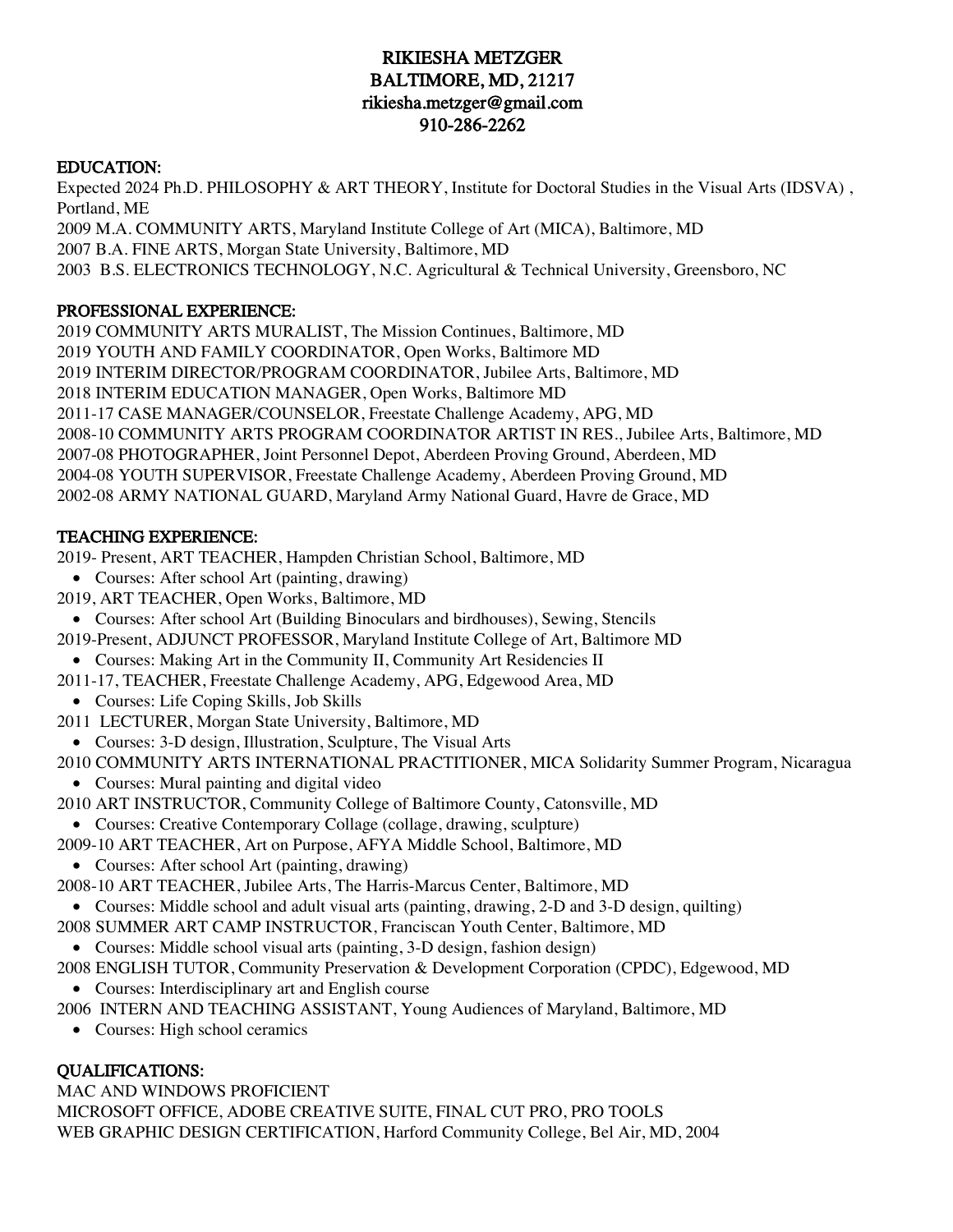# **EXHIBITIONS:**

2021 BAD@SSERY: WOMEN CREATING A JUST ENVIORNMENT and WORLD, Oakton Community College, Des Plaines, IL

2021 DIGITAL ART EXHIBITION, OCA MOCHA, Arbutus, MD

2021 MOTHER'S DAY POP-UP SHOP, Reginald F. Lewis Museum, Baltimore, MD

2021 BUSBOYS AND POETS BALITMORE OPENING, Baltimore, MD

2020 CATONSVILLE CLUBHOUSE OPENING, Catonsville, MD

2019 EAST BALTIMORE: HER ARTIST & HER PEOPLE WE LOVE, MICA Place, Baltimore, MD

2017 PEOPLE WE LOVE, MICA Place, Baltimore, MD

2015 NATIONAL ARTS PROGRAM, City Hall, Philadelphia, PA 2014 NATIONAL ARTS PROGRAM, City Hall, Philadelphia, PA

2013 NATIONAL ARTS PROGRAM, City Hall, Philadelphia, PA

2012 WOMEN AN EXHIBITION, D:Center, Baltimore, MD

2012 100 DAYS OF ART, Bromo Seltzer Arts Tower, Baltimore, MD

2012 GUESS WHO'S COMING TO DINNER, Bromo Seltzer Arts Tower, Baltimore, MD

2012 FACULTY EXHIBITION, Morgan State University, Baltimore, MD

2011 FACULTY EXHIBITION, Morgan State University, Baltimore, MD

2011 OUT INTO THE WORLD, Study Abroad Exhibition, MICA, Baltimore, MD

2011 OVER OUR BORDERS, Bohemian Coffee House Exhibition, Baltimore, MD

2010 REFLECTIONS, Jubilee Arts, Baltimore, MD

2010 IN THIS, I BELIEVE, MICA, Baltimore, MD

2009 NATIONAL ARTS PROGRAM, City Hall, Philadelphia, PA

2009 DEDICATION EXHIBITION, Jubilee Arts, Baltimore, MD

2009 THESIS SHOW, MICA, Baltimore, MD

2009 JUBILEE ARTS SPRING CELEBRATION, Newsong Worship & Arts Center, Baltimore, MD

2009 SENATOR VERNA JONES EXHIBITION, Miller Senate Office Building, Annapolis, MD

2008 WINTER THESIS EXHIBITION, MICA, Baltimore, MD

2008 JOINT PERSONNEL DEPOT 9/11 DEDICATION CEREMONY, Aberdeen Proving Ground, MD

2008 SUMMER REFLECTIONS, MICA, Baltimore, MD

2007 STUDENT ART EXHIBITION, Morgan State University, Baltimore, MD

2006 STUDENT ART EXHIBITION, Morgan State University, Baltimore, MD

2005 STUDENT ART EXHIBITION, Morgan State University, Baltimore, MD

#### **PRESENTATIONS/CONFERENCES:**

2021 SUMMER LUNCH AND LEARN SPEAKER, Wide Angel Youth Media, Baltimore, MD 2020 GUESS WHO'S COMING TO DINNER: Life, Love and Racism in America, SECAC 2018 GUESS WHO'S COMING TO DINNER, Power Speaker Series, MICA Place, Baltimore, MD 2016 POWER COUPLE, Power Speaker Series, MICA Place, Baltimore, MD 2013 LIFE AFTER MACA/CAC PANEL DISCUSSION, Baltimore, MD 2011 LIFE AFTER MACA/CAC PANEL DISCUSSION, Baltimore, MD 2011 DIALOGUE ON PROGRESSIVE ENLIGHTENMENT (D.O.P.E.) CONFERENCE, North Carolina A&T State University, Greensboro, N.C.

#### **COLLABORATIVE PROJECTS:**

2015 BLACK LIVE MATTER, Morgan State University, Baltimore, MD 2013 PICTURING US, Morgan State University, Baltimore, MD 2013 SCATTERED TO THE WIND, MAYA FREELON ASANTE, Bromo Seltzer Arts Tower, Baltimore, MD 2010 THE PROCESS: COLLABORATIVE EXCHANGE, Estelli, Nicaragua 2010 YOUTH MURAL FOR CENTRE DE JOVEN (THE YOUTH CENTER), Limay, Nicaragua 2010 ORGANIZER, 1ST ANNUAL JUBILEE ARTS COMMUNITY ART FAIR, Jubilee Arts, Baltimore, MD 2009 BOUNDARY BLOCK PARTY, MICA, Baltimore, MD 2009 THE FACE BOOK, Morgan State University, Baltimore, MD